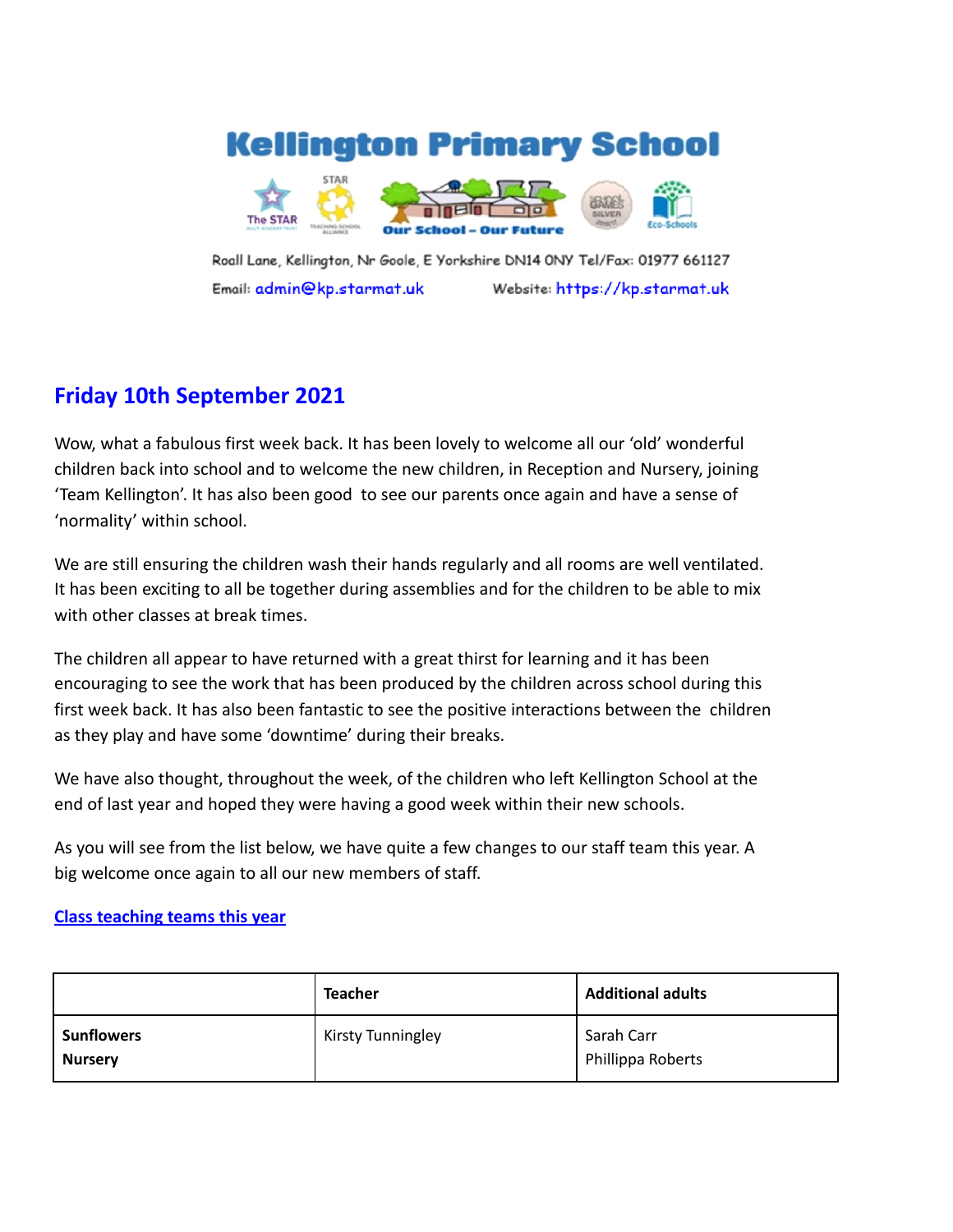| <b>Daffodils</b><br><b>Reception/Year 1</b> | Katie Houlden (our new AHT) | Vickie Fairbairn (mornings)<br>Jess Hale (mornings)<br>Sarah Carr (afternoons)<br>Andrea Mcquire (afternoons)<br><b>Rachel Carter</b> |
|---------------------------------------------|-----------------------------|---------------------------------------------------------------------------------------------------------------------------------------|
| <b>Roses</b><br>Year $1/2$                  | Amy Beadnell- Bevan         | Mandeep Sidhu                                                                                                                         |
| <b>Tulips</b><br>Year $3/4$                 | <b>Paul Merrall</b>         | Kath Newton (mornings)                                                                                                                |
| <b>Lilies</b><br><b>Year 5/6</b>            | Jenny Rowley                | Julie Hamilton (mornings)<br>Ruth Cannon (mornings)<br>Tracey Gibbons (afternoon)                                                     |

Mrs Angela Calam continues to support all our classes in her role as HLTA and Mrs Racheal Lattimore has joined us, Mon- Wed, as our Learning Mentor. Mrs Hesp and Ms Priest continue to be your contacts in our school office.

# **Keeping children safe: Covid 19-**

Please can I remind you that if your child or anyone in the family shows any of the following symptoms you should seek a PCR covid test ASAP

# **A new, continuous cough, or a high temperature, or a loss of, or change in, their normal sense of taste or smell.**

Please then follow the guidance in relation to isolating given by Track and Trace. Do inform school if your child tests positive or if they are advised to isolate.

# **PTA**

The PTA do hold some items of 'pre-loved uniform'. If you wish to purchase any item please do not hesitate to contact one of the committee or should you wish to donate any items of good quality uniform that you no longer need, again contact one of the committee members. Very shortly we will have a pre-loved Uniform collection bin at school and later in the term hope to hold the items of uniform for sale within school

The PTA does have a Facebook Page that parents can join to keep up to date with all their news. The link is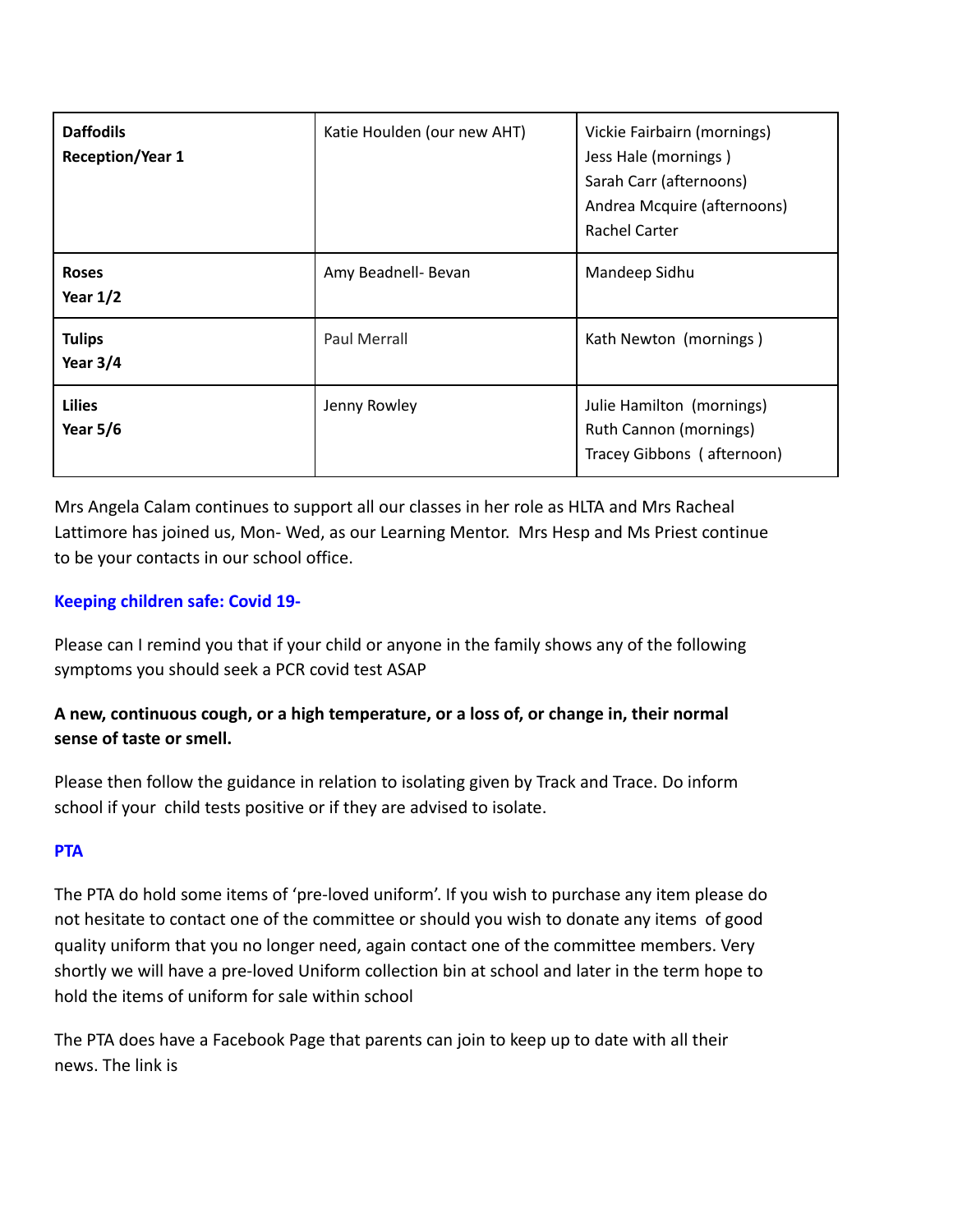# <https://www.facebook.com/groups/678444229358277/permalink/1000713083798055/>

Please do not forget we also have a collection box for old ink cartridges in the entrance foyer. If you have any empty ink cartridges could you donate them to school as part of our fundraising.

As we get back to normal the PTA has lots of amazing ideas for events etc to raise money to support the school. **Any support from any parents or friends of KPS is always welcomed.**



**STARS OF THE WEEK Sunflowers - Jacob G Daffodils - Caroline Roses - Harry T Tulips - Heidi Lilies - William**









#### **Houses**

We will be reintroducing the school house point scheme this year. All children will be allocated a house (**Roall**, **Marsh**, **Hawthorne Manor)** and have the opportunity throughout the week to earn house points for their house. We will have a winning house each week and the house with the most house points each half term will have a small treat.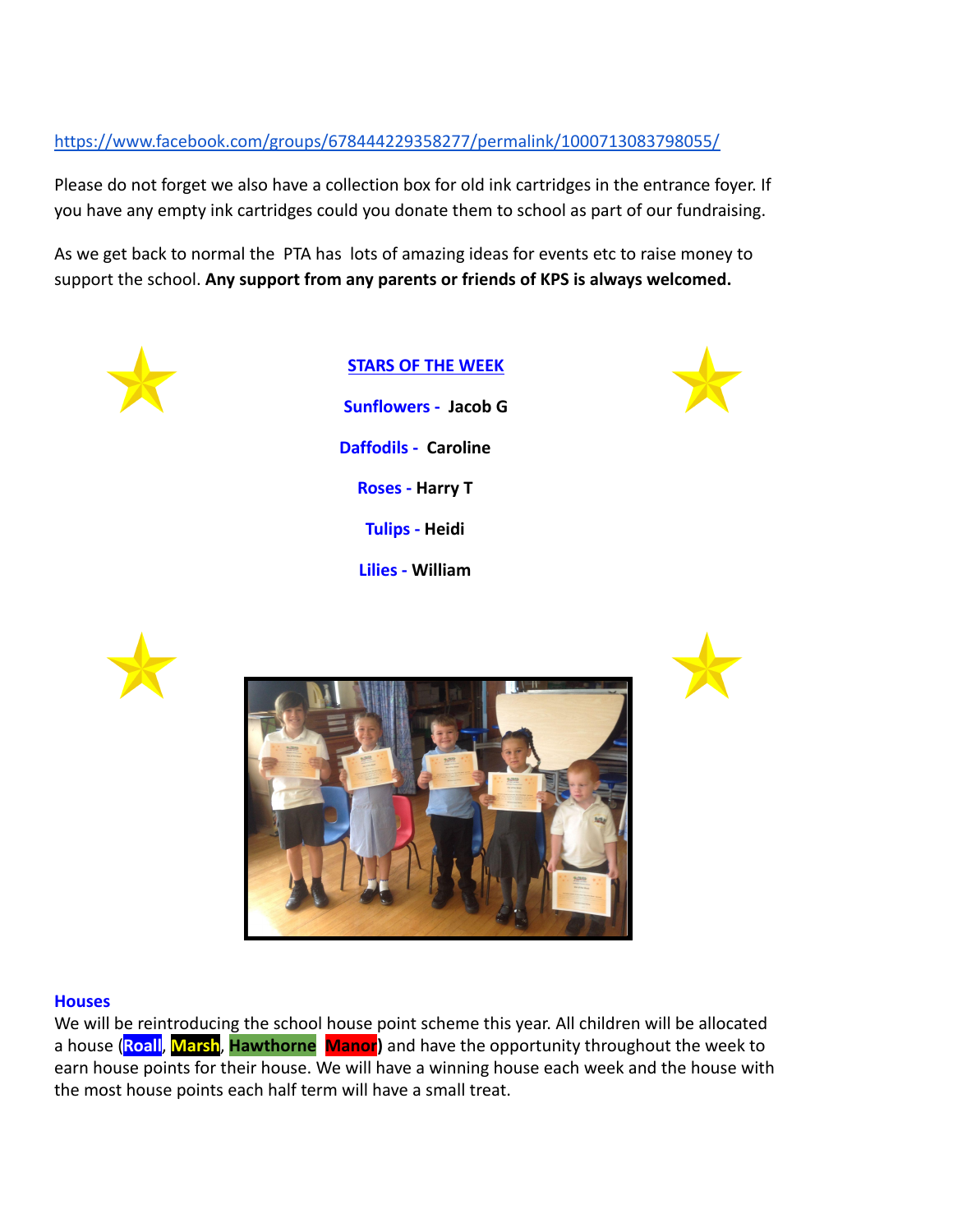The winning house this week was **Hawthorne**

#### **Junior Leadership Team**

Over the next few weeks we will be looking to elect our Junior leadership team. More details will be shared with the children

#### **Homework**

Homework will continue to be set on line. If your child has changed class you will need to accept the notification to join their class page. Any problems please contact your child's class teacher or contact the school office [admin@kp.starmat.uk](mailto:admin@kp.starmat.uk).

#### **PE Kit**

All children need to have their PE kit in school everyday. We are happy for them to bring it in on a Monday and take it home for washing on a Friday. We will be doing indoor and outdoor PE this term and all children will be completing the golden kilometre during the week. If children do not have their PE kit unfortunately, they can not do PE. Please can I remind you that all children need to remove earrings for PE, not have them taped, and therefore if your child can not remove them, please can you remove them on PE days.

Years 1 and 2 and Tulips class are accessing Monk Fryston Netball as one of their PE sessions on a Friday for the next 6 weeks and Lilies class are going swimming on a Wednesday as one of their PE sessions for 12 weeks. We have booked swimming lessons for Tulips class for the Spring term on a Tuesday.

On Wednesday all the Year 1 and 2s had the opportunity to play Tri Golf, Tulips had a session perfecting their football skills and Lilies had a cricket afternoon. All the sessions were enjoyed by the children

#### **Uniform**

It is lovely to see the children looking so smart in their school uniform. Please can I remind you that unless there are mitigating circumstances, black shoes, not trainers are required. Also as the weather is no doubt going to be changeable as we head towards autumn, please could children bring a coat everyday, even if the weather is warm and dry in the morning.

Please can I also remind everyone that the only pieces of jewelry children should be wearing are a watch if they so wish and small plain studs as earrings. No 'dangly' earrings please or hoops. Could nail varnish also please be removed for school.

#### **Water bottles**

We encourage all children to bring a named water bottle containing **only water** to have access to throughout the day. If they wish, they may bring a bottle or carton of juice or squash to have with their lunch but not throughout the day.

There are circumstances when children may need to have squash or juice within their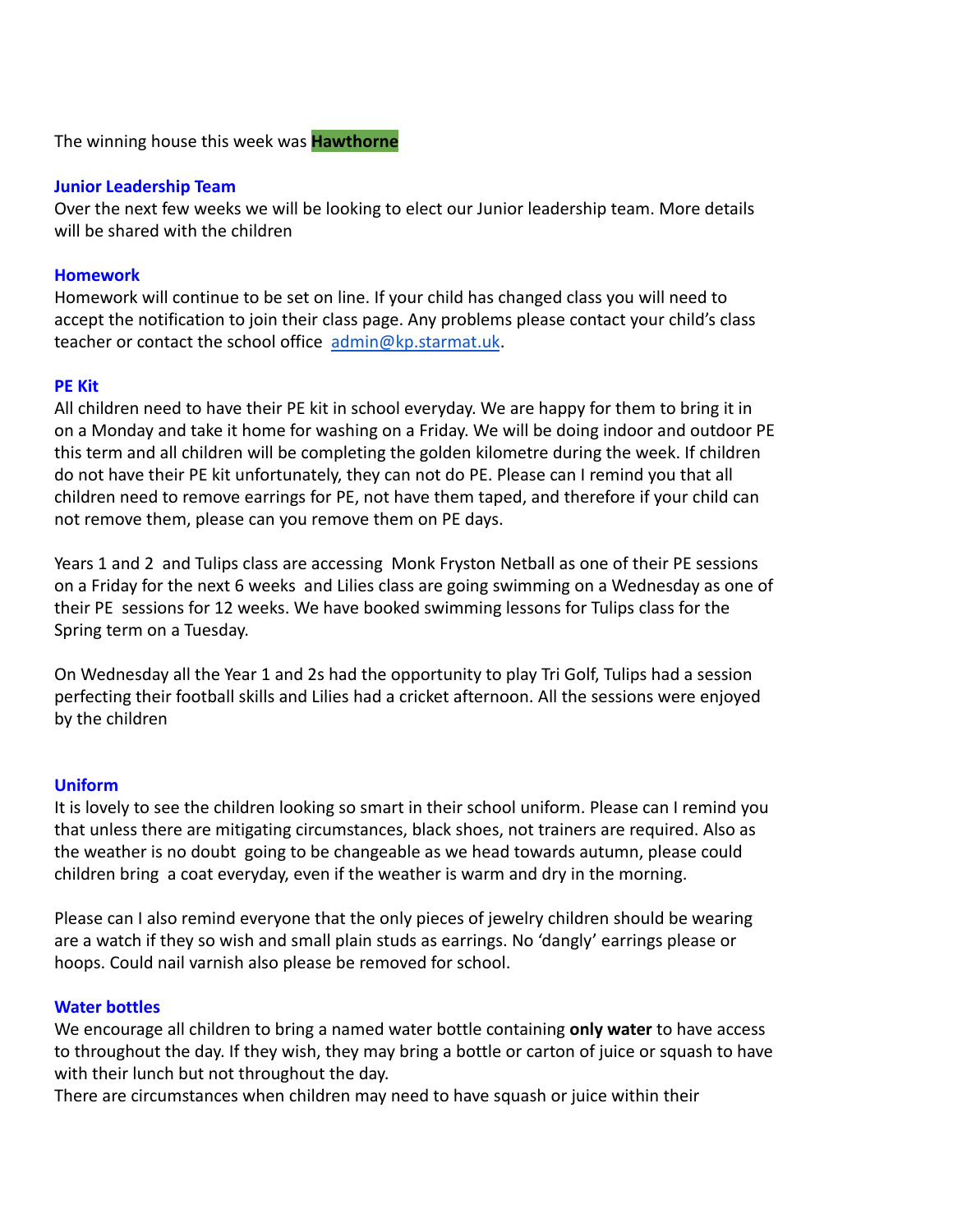classroom bottles. This needs to be discussed with school on an individual basis and if we have not had a discussion with you and an exemption made, please could your child only bring water in their bottle to access throughout the day. Thank you for your help and cooperation with this.

# **KPS Local Governing Body -**

We currently have a vacancy for a parent governor and you will be receiving more information in a couple of weeks . **Please do think whether** this is something you could consider to support the development and enhancement of what we provide at Kellington Primary School. **WE NEED YOU!**

We are also looking for Trust appointed Governors from the wider local community.

If you are interested in the Parent Governor vacancy or know of someone who may be interested in the Trust Appointed Governor vacancy and you or they wish to discuss it further with either myself, our Chair of Governors, or our Clerk to Governors, please don't hesitate to contact the school office**.**

# **School meals**

All school meals can be pre ordered via Parentpay up to three weeks in advance and up until 8am on the day of the meal. Please can we ask that you try and pre order your child's meal for them, as you know what they will eat. We are then in a position to encourage them to eat, as we know it is something they like.

If you have any questions or queries about the process, our school meals, or your child has any dietary requirements, please do not hesitate to contact the school office ([admin@kp.starmat.uk](mailto:admin@kp.starmat.uk)). We are really fortunate at Kellington Primary School to have an amazing kitchen team and the school meals Miss Gibbons and Ms Rowley produce are fabulous.

There is a copy of the autumn term menu on our website.

# **Attendance**

**Please continue to ensure that your child comes to school everyday that they possibly can**. We are working extremely hard to enable all the children to not be disadvantaged by their lost learning due to the issues over the last 18 months and therefore they need to be here, in school, for us to be able to support them to be the best they can be .

**Any holidays taken in term time,** unless there are extenuating circumstances, is recorded as **unauthorised absence** and **you could be fined**. If you do take your child out of school, please be honest with us about the reason. If it is for a holiday you do need to complete a specific form and potentially speak to Mrs Humphrys.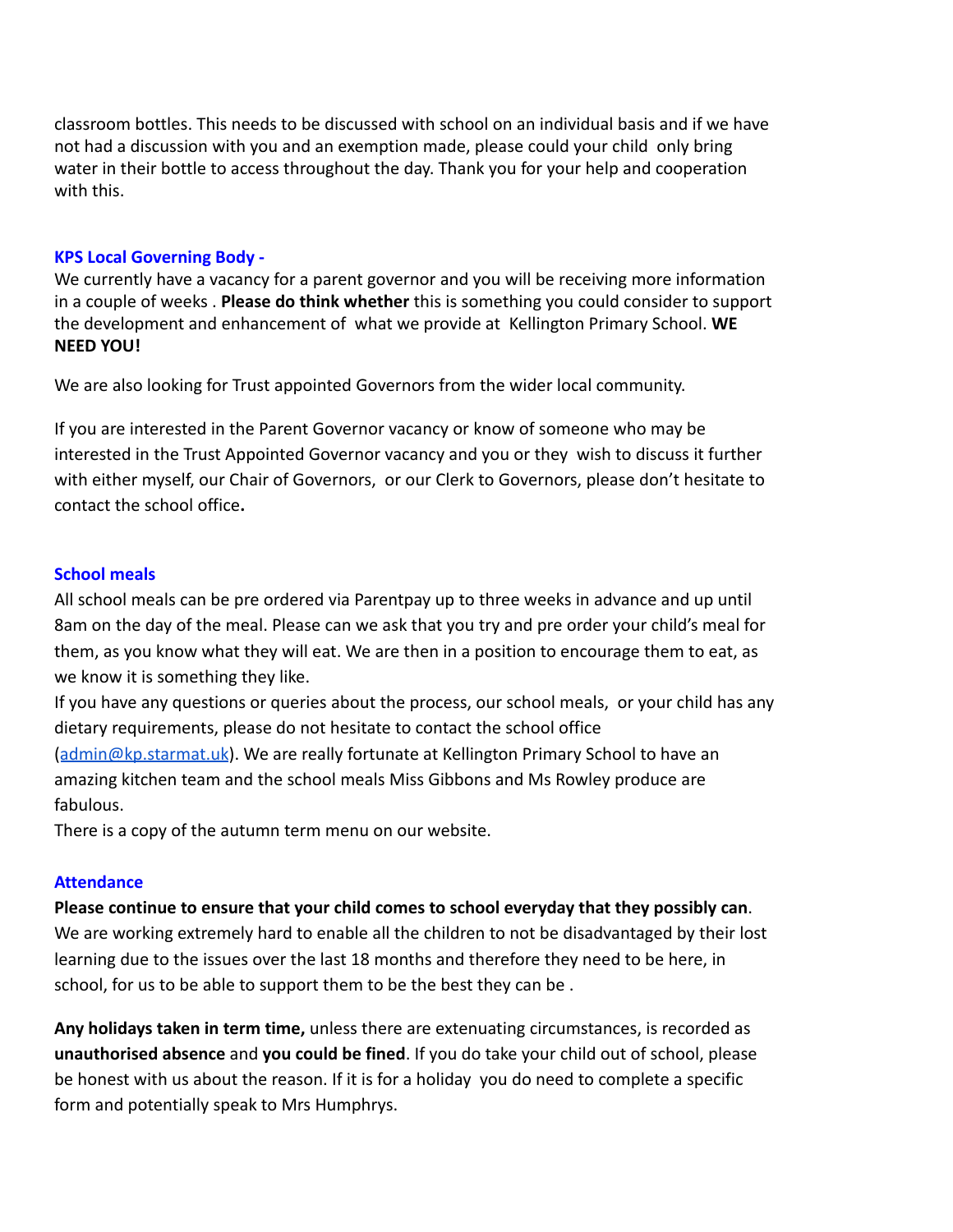Please can I remind everyone to inform us promptly if your child is absent from school, we do need a message via telephone or email as early as possible, by 9.30 am at the latest, however sooner is preferable. If we do not hear from you we have a duty of care to make contact to establish where your child is. We will keep ringing you until we get a reply. If we don't get a reply we could have to report your child as a missing child.

We know this is sometimes difficult but whenever possible please try and make any appointments outside of school hours, or at the beginning or end of the school day.

**Being late** does also have an impact on your child's learning, as this starts the minute they walk through the door and if your child is late (5 minutes after the start time) they will miss vital teacher input and new learning for that day. We also have interventions, which support gaps in your child's learning, starting as soon as they arrive, so again if they are late they are not able to access these effectively.

# **Dates for the Diary**

**Wednesday 15th September -** Lilies class commence 12 weeks of swimming lessons

### **Friday 1st October -**

9am Coffee morning for parents with children in Reception and Nursery.

2.45pm 'Meet your child's class teacher'

### 3.15pm A small **'Late Summer Festival'**

Children from all classes will be performing for you between 3.45 and 4.45pm and we will have a few stalls and activities and refreshments will be on offer.

**W/C 11th October** - Harvest celebrations within school - collection of donations for the local food bank (more details to follow)

**W/C 18th October** - Parent consultation evenings (VIRTUAL) (more details to follow)

**Friday 22nd October** School closes for half term

**Monday 1st November** School reopens

**Tuesday 2nd November** - Lilies school trip to Murton Park